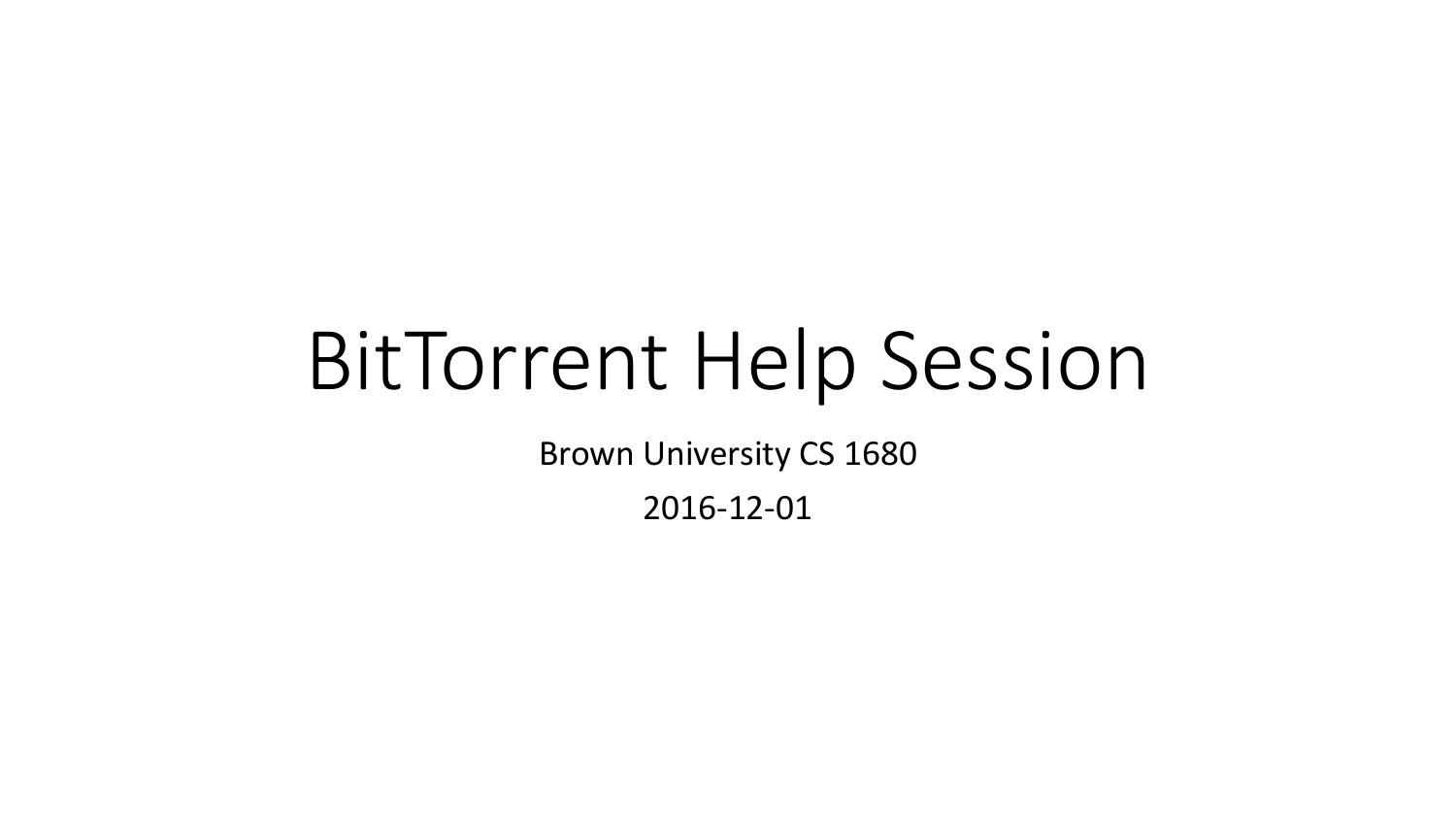- Minimum Requirements
	- Can Download 1 multi-file torrents from multiple peers
	- Can Seed 1 multi-file Torrent to multiple peers
	- Allow viewing statistics (such as bytes downloaded, seeders/leechers)
	- *See handout for more details*
- Suggested Implementations
	- Support multiple concurrent torrents
	- Fancy Choking or piece selection algorithms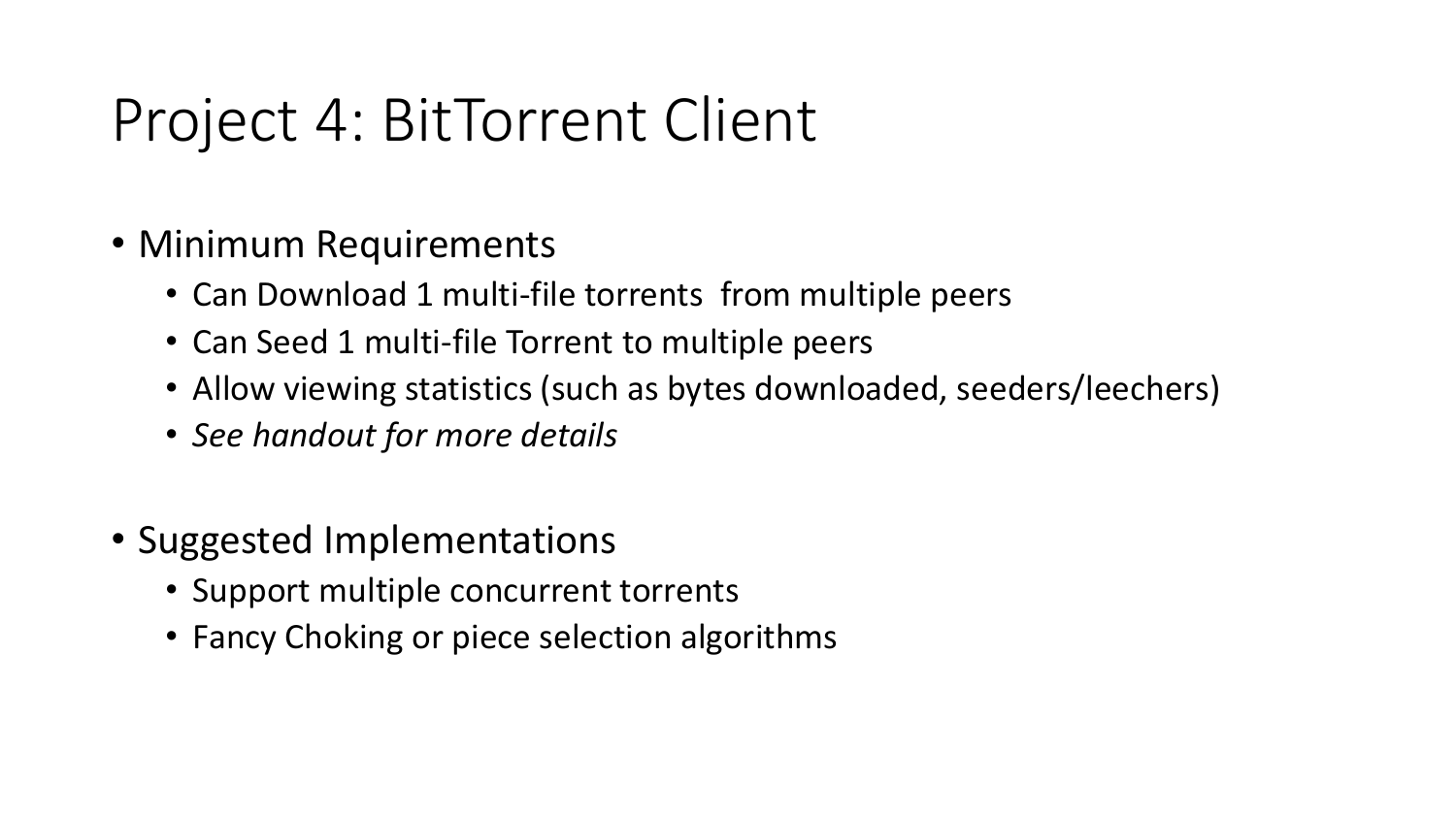- 2 person project
	- Lots of ways to break up work, example:
	- 1 person can do Piece, Bitmap, File related stuff
	- 1 person can do Peer setup, teardown, and protocol stuff
- Can work alone, but requirements remain the same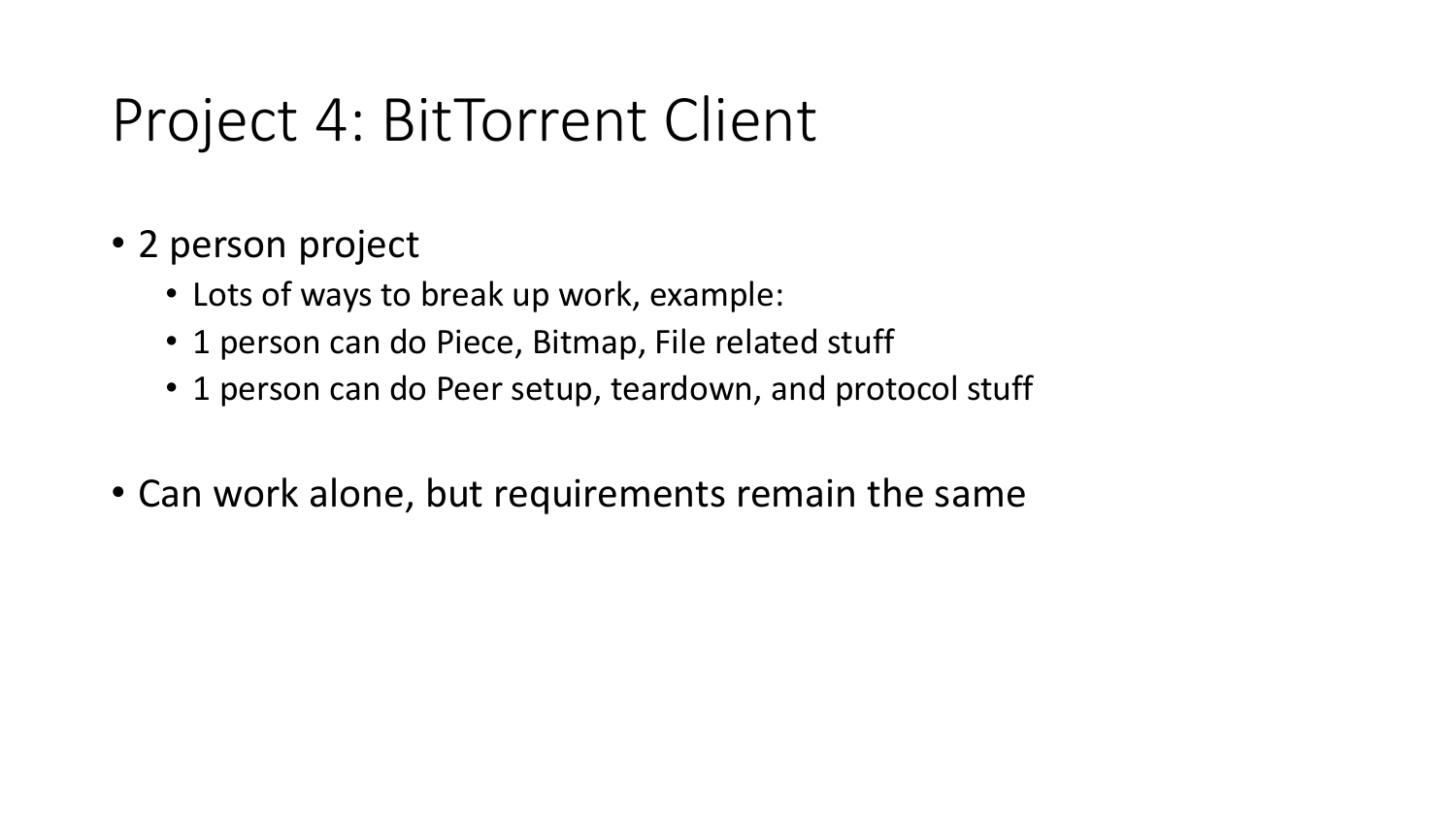- DO's
	- read the specs:<https://wiki.theory.org/BitTorrentSpecification>
	- read the handout:
	- use Internet Archive<https://archive.org/details/bittorrent>
	- use Wireshark
	- use uTorrent, transmission, etc
	- Use whatever language you want
- DONT's
	- Copy code from github there is a lot of free BitTorrent code online
	- Use illegal Torrents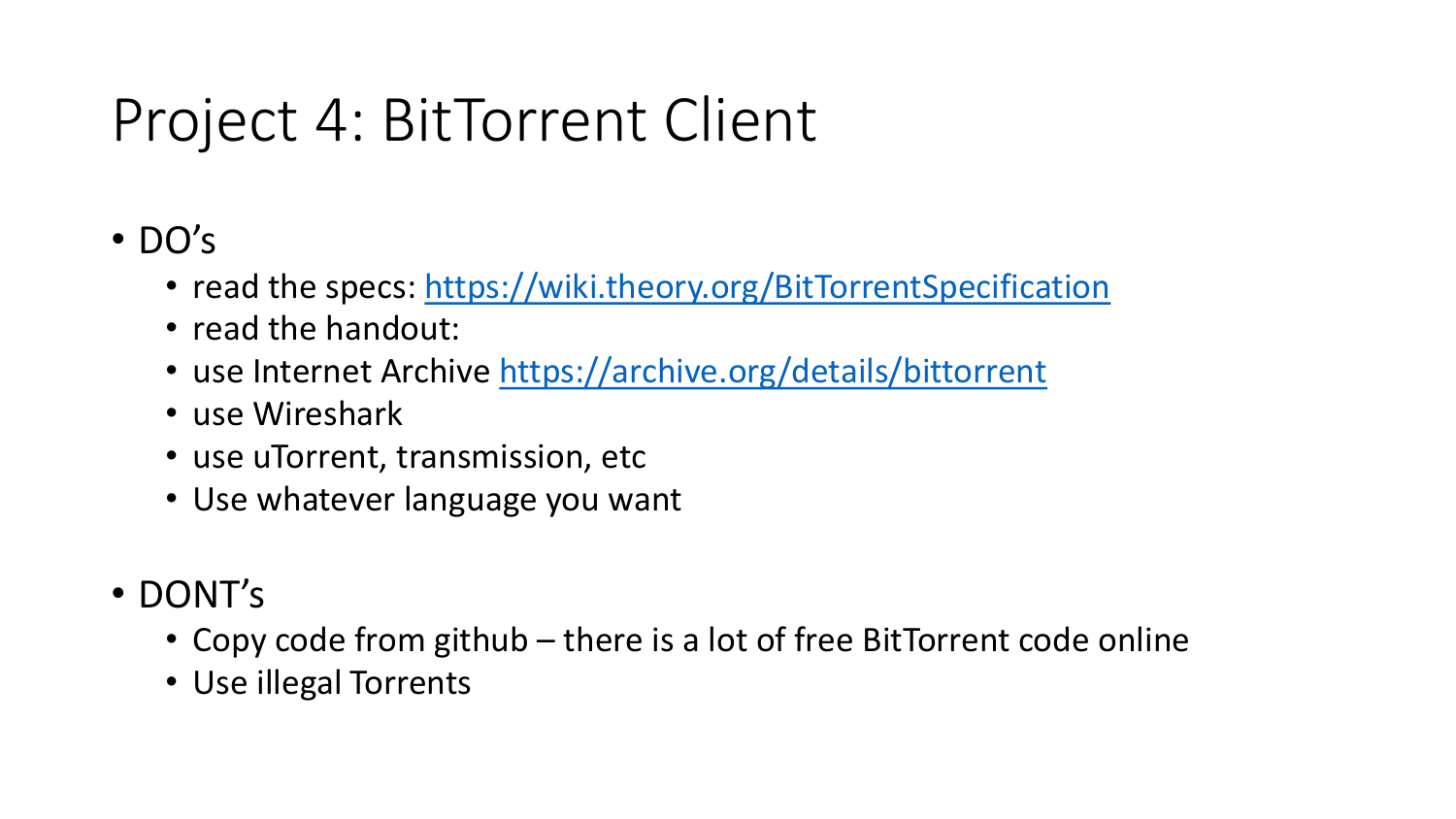- AWS EC2 instances will be used for your client
	- because otherwise you can't accept incoming connections
	- NAT traversal can be implemented on your own if you feel like it
- Ports 6881-6889 will be opened up to accept on
	- advertise this port to the Tracker, so other peers can connect
	- 1 port per BitTorrent client, so you need to multiplex if hosting >1 torrents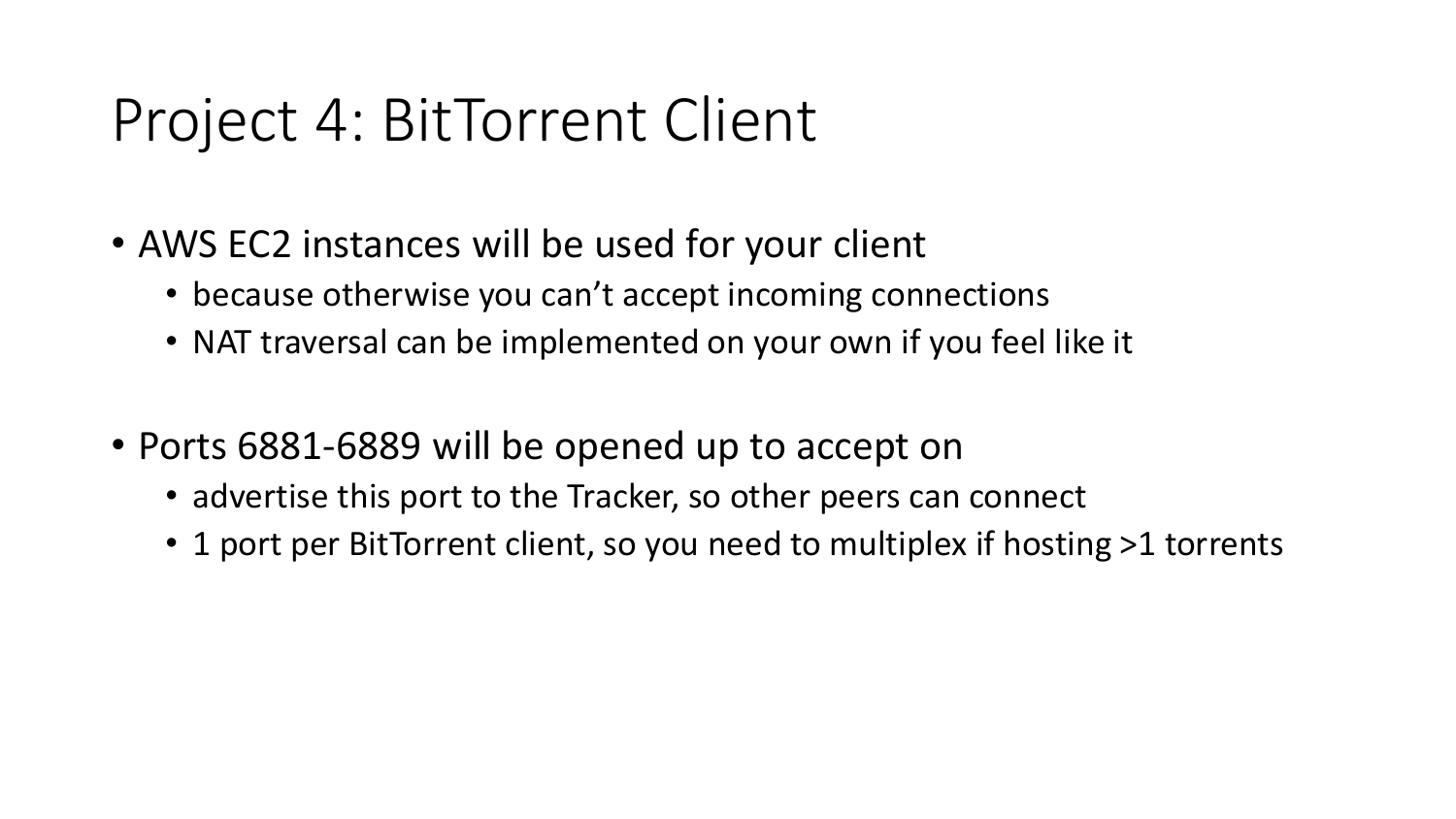- Support Stuff
	- Reference clients for windows/linux/Darwin in the pub directory
		- useful for debugging or a reference for what you are trying to do
		- no need to implement the UI this way see transmission-cli
	- Some .torrent files from the Internet Archive
		- used by us for testing, you can use as an example
		- You'll want to grab your own .torrent files from the Internet Archive though...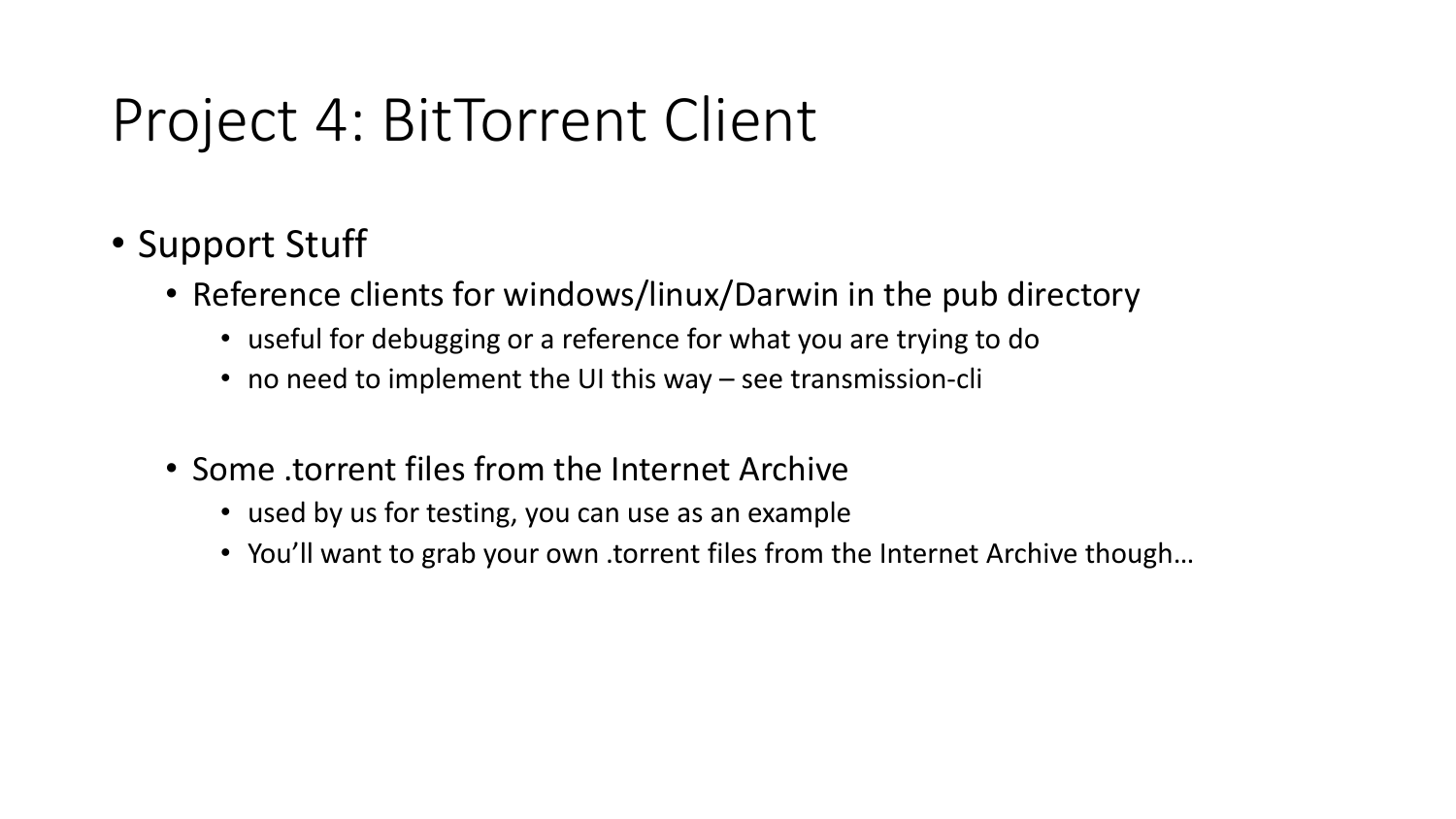- Suggested Development Flow
	- Use your TCP/IP github repo and start a new branch off the 1<sup>st</sup> commit
		- or create a new repo
	- Start a client instance on your EC2 instance, serving your torrent
		- transmission-cli transmission/ref\_torrents/Hamlet\_334\_archive.torrent -P 6881
		- btclient –debug=1 –port=6881 (for debugging your client)
	- Develop on your laptop for the Tracker connection, and torrent downloading
		- You can use Wireshark this way very useful for initial debugging!
		- compare your requests to btclient or uTorrent or transmission or whatever
	- Develop on the aws instance for torrent seeding
		- cuz you can't seed from your laptop
		- this is where your remote git repo will make development much faster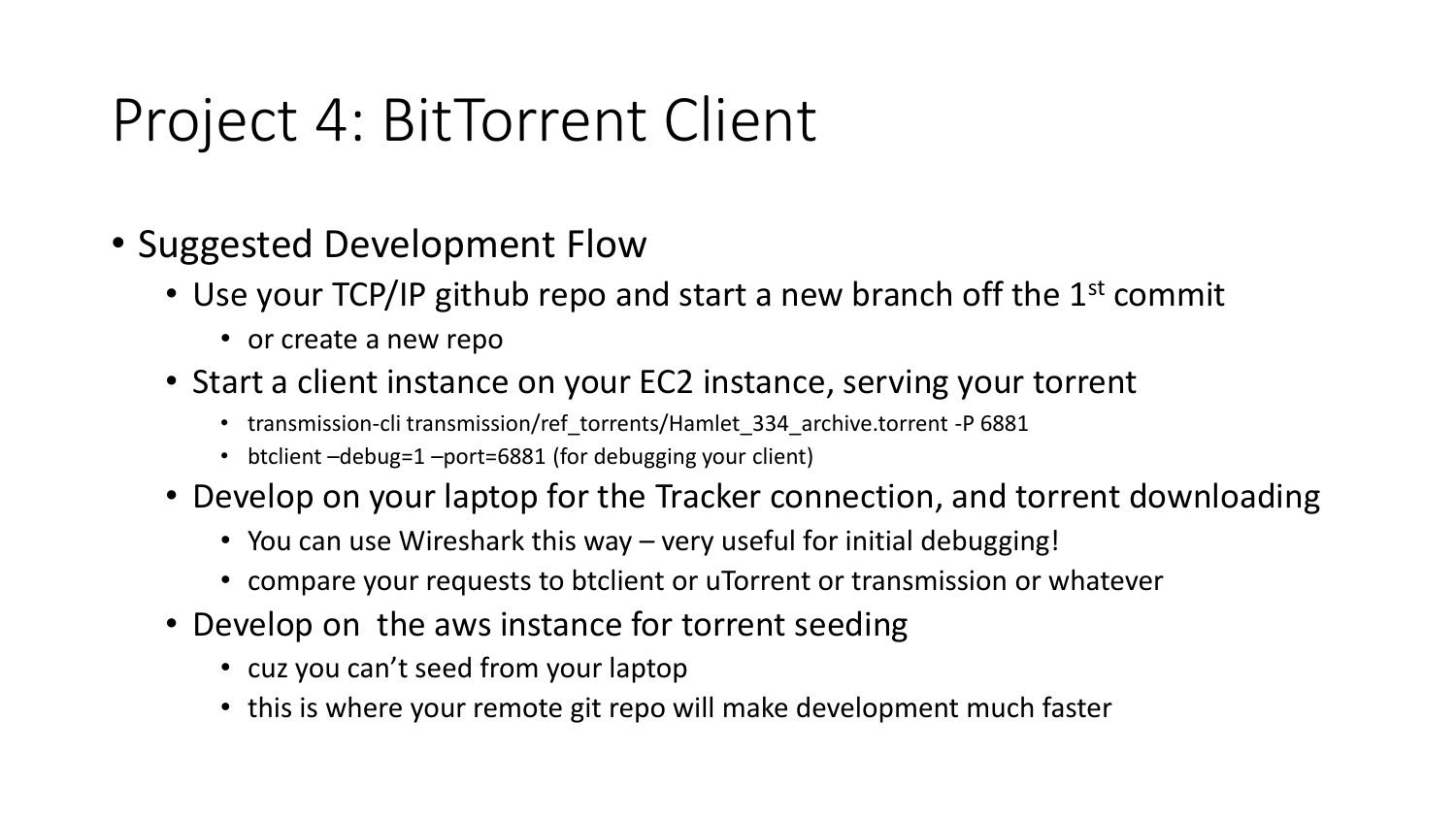- Immediate Actions
	- Decide if your going to work with a partner or not
	- Email the TA's, asking for your VM
	- setup your github repo
	- download wireshark, uTorrent, transmission-cli and poke around
- Implement ALL Tracker/MetainfoFile stuff first
- Then Downloading
- Then Seeding